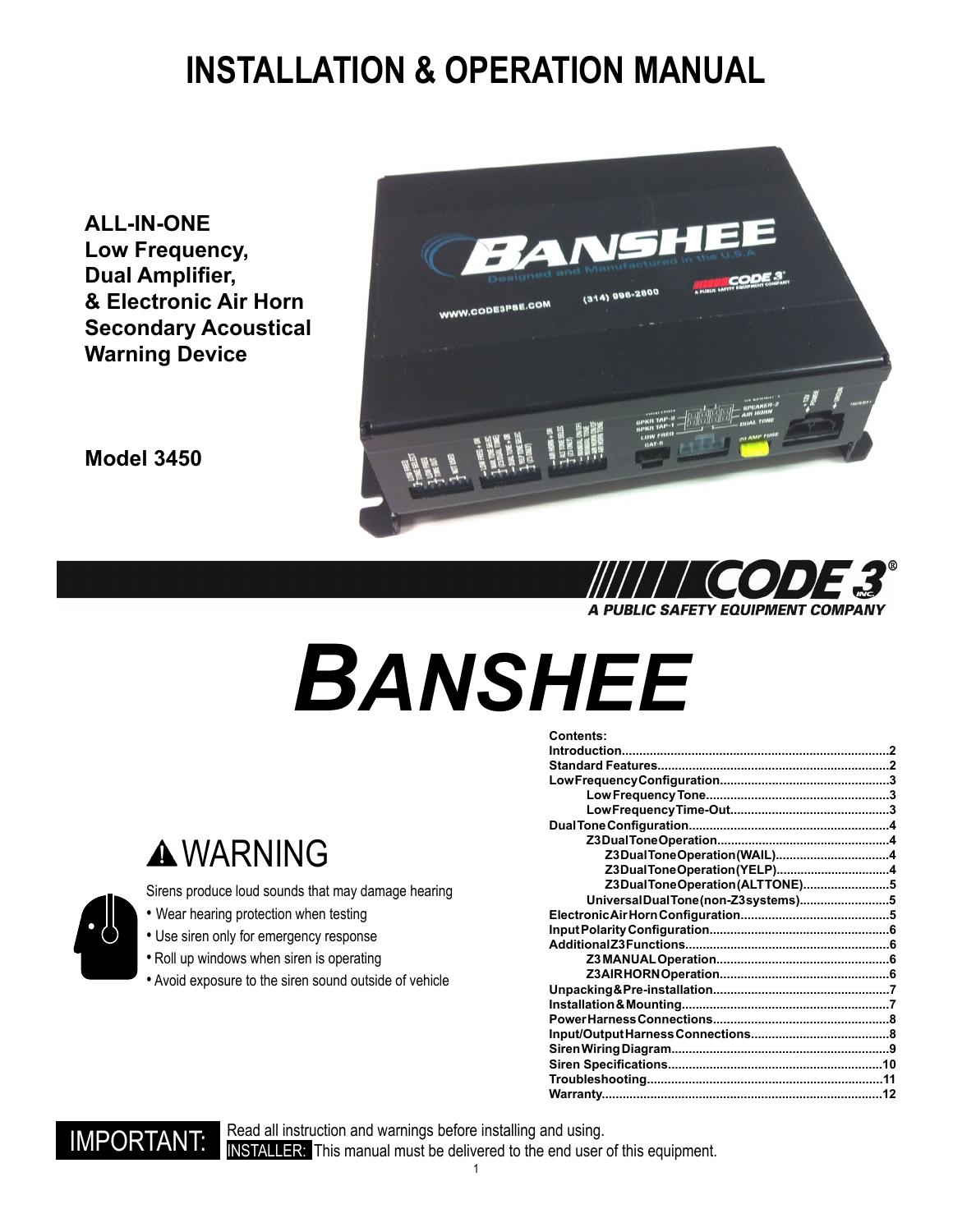### **Introduction**

The Banshee Siren is an electronic siren that has been designed as a secondary acoustical warning device to provide Low Frequency Tones, Universal Dual Tones and Electronic Air Horn Tones all in one product. The Banshee Siren uses microprocessor based circuitry and MOSFET technology providing a reliable siren for use in all types of emergency vehicles. It will work directly with the Z3 Siren system as a secondary amp. It can also work with most industry standard sirens, allowing almost any siren system to become a Dual Tone system with Low Frequency capabilities and an Electronic Air Horn. All features can be quickly configured by setting the easy to access DIP switches.



The Banshee Siren is designed to be used as a secondary acoustical warning device. It is not certified to meet SAE J1849 or California Title 13. The Banshee must be installed with a primary siren that is compliant to all state and local regulations. When installed properly with a compliant primary siren system, the Banshee will provide additional warning effectiveness.

Sirens are an integral part of an effective audio/visual emergency warning system. However, sirens are only short range secondary WARNING warning devices. The use of a siren does not insure that all drivers can or will observe or react to an emergency warning signal, particularly at long distances or when either vehicle is traveling at a high rate of speed. Sirens should only be used in a combination with effective warning lights and never relied upon as a sole warning signal. Never take the right of way for granted. It is your responsibility to be sure you can proceed safely before entering an intersection driving against traffic, or responding at a high rate of speed.

The effectiveness of this warning device is highly dependent upon correct mounting and wiring. Read and follow the manufacturer's instructions before installing this device. The vehicle operator should check the equipment daily to insure that all features of the device operate correctly.

To be effective, sirens must produce high sound levels that potentially can inflict hearing damage. Installers should be warned to wear hearing protection, clear bystanders from the area and not to operate the siren indoors during testing. Vehicle operators and occupants should assess their exposure to siren noise and determine what steps, such as consultation with professionals or use of hearing protection should be implemented to protect their hearing. Refer to federal, state and local guidelines to determine safe practices. The Occupational Safety & Health Administration (www.osha.gov) provides information in OSHA Standard 1910.95.

This equipment is intended for use by authorized personnel only. It is the user's responsibility to understand and obey all laws regarding emergency warning devices. The user should check all applicable city, state and federal laws and regulations.

Code 3, Inc., assumes no liability for any loss resulting from the use of this warning device.

Proper installation is vital to the performance of the siren and the safe operation of the emergency vehicle. It is important to recognize that the operator of the emergency vehicle is under psychological and physiological stress caused by the emergency situation. The siren system should be installed in such a manner as to: A) Not reduce the acoustical performance of the system, B) Limit as much as practical the noise level in the passenger compartment of the vehicle, C) Place the controls within convenient reach of the operator so that he can operate the system without losing eye contact with the roadway.

Emergency warning devices often require high electrical voltages and/or currents. Properly protect and use caution around live electrical connections. Grounding or shorting of electrical connections can cause high current arcing, which can cause personal injury and/or severe vehicle damage, including fire.

PROPER INSTALLATION COMBINED WITH OPERATOR TRAINING IN THE PROPER USE OF EMERGENCY WARNING DEVICES IS ESSENTIAL TO INSURE THE SAFETY OF EMERGENCY PERSONNEL AND THE PUBLIC.

### **Standard Features**

The Banshee Siren includes the following standard features:

- All inputs can be configured for positive or negative activation.
- Three Low Frequency Tones (Synchronized 1/2 Frequency, Low Frequency Yelp and Low Frequency Wail).
- Eight Low Frequency Time Out settings (7.5, 15, 22.5, 30, 37.5, 45, 52.5 and 60 seconds).
- Unique old fashion CommandAlert tone.
- Operates as secondary amp in a Z3 Siren system.
- Eight individual tones for each of the Z3 tone push-buttons (Wail, Yelp, Hyper-Yelp 1, Hyper-Yelp 2, Hi-Lo 1, Hi-Lo 2, Hyper-Lo 1, Hyper-Lo 2).
- Universal Dual Tone operation with most industry standard sirens.
- Eight Universal Dual Tones (Wail, Yelp, Hyper-Yelp 1, Hyper-Yelp 2, Hi-Lo 1, Hi-Lo 2, Hyper-Lo 1, Hyper-Lo 2).
- Electronic Air Horn Tone or Yelp Stop Tone.



! IMPORTANT WARNINGS TO USERS OF SIRENS: "Wail" and "Yelp" tones are in some cases (such as the state of California) the only recognized siren tones for calling for the right of way. Ancillary tones such as "Air Horn", "Hi-Lo", "Hyper-Yelp", and "Hyper-Lo" in some cases do not provide as high a sound pressure level. It is recommended that these tones be used in a secondary mode to alert motorists to the presence of multiple emergency vehicles or to the momentary shift from the primary tone as an indication of the imminent presence of any emergency vehicle.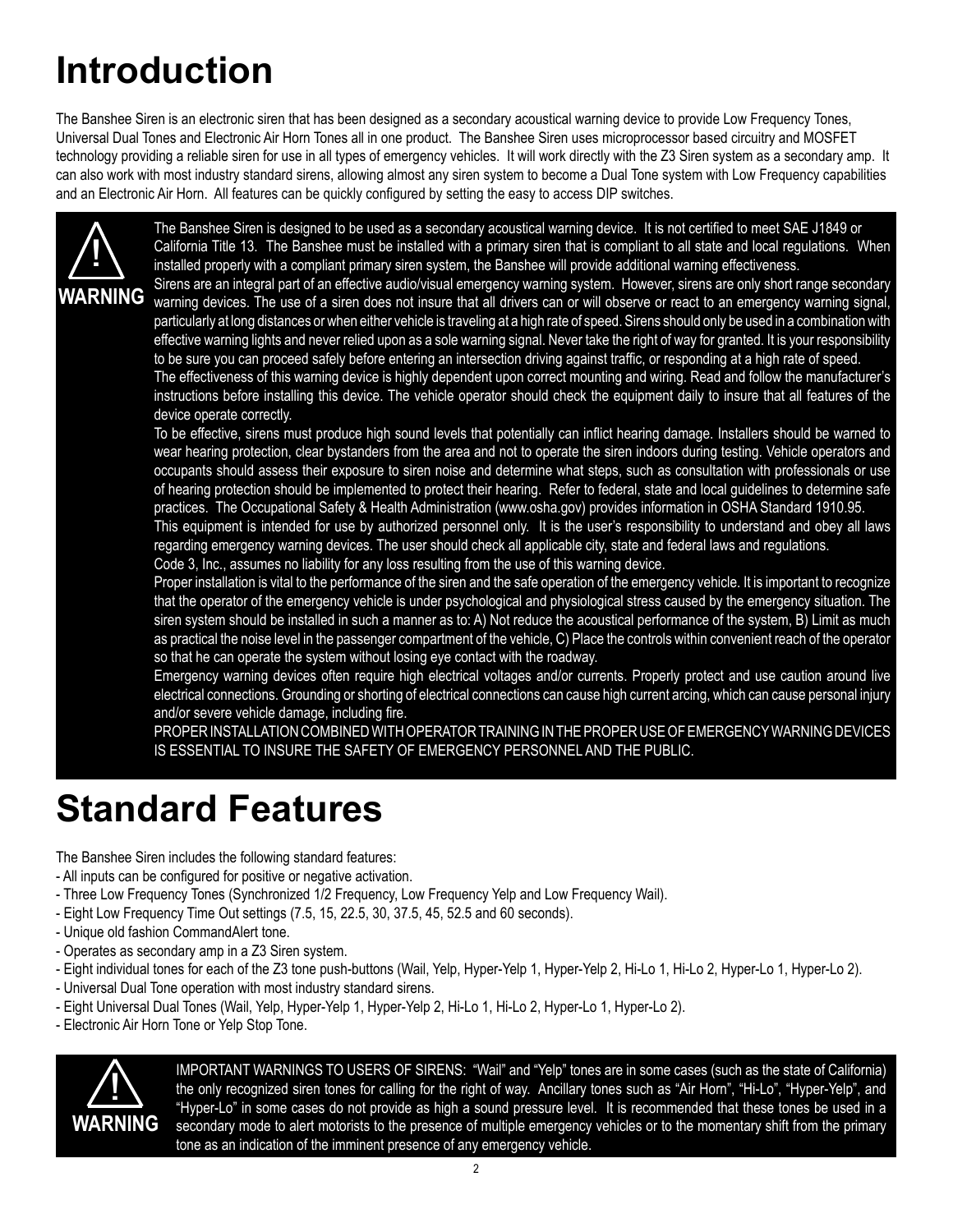### *Low Frequency Configuration*

**Low Frequency Tone -** The Low Frequency feature will only operate when the primary siren system is generating a tone. When there is a signal from a primary siren and the Low Frequency input is activated, the Banshee can generate one of three Low Frequency tones. The Low Frequency input can be activated with a momentary switch and the Banshee will generate the Low Frequency tone for 7.5 to 60 seconds based on the Time-Out configuration settings (see Low Frequency Time-Out).

The available tones are:

- Synchronized 1/2 Frequency (generates a synchronized tone at 1/2 the frequency of the primary siren tone).

- Low Frequency Yelp (generates an unsynchronized Low Frequency Yelp).

- Low Frequency Wail (generates an unsynchronized Low Frequency Wail).

**Note:** see Specifications for details of each tone.

The Low Frequency input can also be configured to generate the CommandAlert tone. This tone will operate as long as the Low Frequency input is active and there is a signal from the primary siren. When configured for the CommandAlert tone, the Low Frequency Time-Out is disabled. To configure the Low Frequency tone set the DIP switches according to Table 1 (reference Figure 1).

| Table 1: Low Frequency Tone Configuration |                                           |                                          |  |
|-------------------------------------------|-------------------------------------------|------------------------------------------|--|
| <b>Switch Position 1</b>                  | <b>Switch Position 2</b><br>Configuration |                                          |  |
| Down                                      | Down                                      | <b>Synchronized 1/2 Frequency</b>        |  |
| Up<br>Down                                |                                           | *Low Frequency Yelp                      |  |
| Down                                      | Up                                        | <b>Low Frequency Wail</b>                |  |
| Up                                        | Up                                        | <b>CommandAlert (overrides Time-Out)</b> |  |

\*Factory Default Setting.

Low Frequency Time-Out - A momentary switch, such as the vehicle horn ring, can be used to activate the Low Frequency tone. The Low Frequency Time-Out can be configured to operate from 7.5 to 60 seconds. If the Low Frequency input is activated by a toggle On/Off switch the Time-Out feature will shut off the Low Frequency tone after the configured time has expired. The Low Frequency input will have to be turned off before it can be activated again. If the Low Frequency tone is configured for CommandAlert, then the Time-Out feature will be disabled. The CommandAlert tone will be generated as long as there is a signal from the primary siren and the Low Frequency input is activated. To configure the Low Frequency Time-Out set the DIP switches according to Table 2 (reference Figure 1).

|                          |                          | Table 2: Low Frequency Time-Out Configuration |               |
|--------------------------|--------------------------|-----------------------------------------------|---------------|
| <b>Switch Position 3</b> | <b>Switch Position 4</b> | <b>Switch Position 5</b>                      | Configuration |
| Down                     | Down                     | Down                                          | *7.5 Seconds  |
| Up                       | Down                     | Down                                          | 15 Seconds    |
| Down                     | Up                       | Down                                          | 22.5 Seconds  |
| Up                       | Up                       | Down                                          | 30 Seconds    |
| Down                     | Down                     | Up                                            | 37.5 Seconds  |
| Up                       | Down                     | Up                                            | 45 Seconds    |
| Down                     | Up                       | Up                                            | 52.5 Seconds  |
| Up                       | Up                       | Up                                            | 60 Seconds    |



\*Factory Default Setting.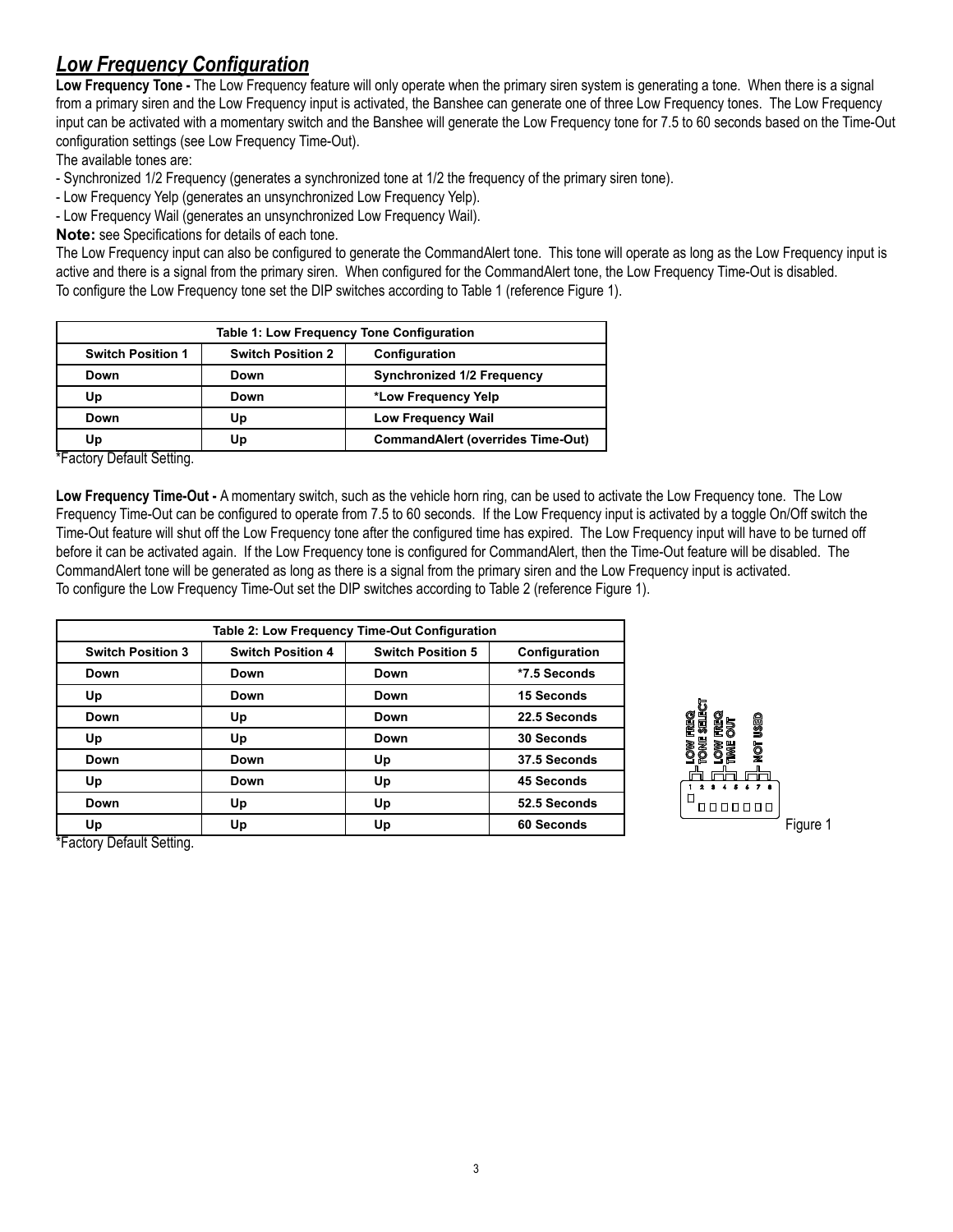#### *Dual Tone Configuration*

The Dual Tone feature can be used with a Z3 Siren system or with most industry standard siren systems. If the primary siren is generating a tone, the Banshee can generate an unsynchronized secondary tone. When used with a Z3, the Dual Tone feature will be activated automatically. When used as a Universal Dual Tone, the Dual Tone input must be activated to turn on this feature. There is a 1 second delay when the Dual Tone feature is activated. This allows the user to hear that the primary siren is operating properly, then to hear the Banshee turn on the Dual Tone. If the primary stops generating a tone, the Banshee will immediately stop generating a tone and reset the 1 second delay. See the appropriate sections for configuring the Banshee Dual Tone operation.

**Z3 Dual Tone Operation -** The Banshee can be connected with a CAT5 Cable to the AMP-2 port on the Z3 or to any port on the Z3 HUB. The Dual Tone input does not need to be connected when the Banshee is used with a Z3. The Dual Tone feature will operate automatically when one of the three siren tone buttons on the Z3 Control Head are active (WAIL, YELP, ALT TONE) and the Z3 is generating a tone. The Banshee can generate one of eight tones for each of the three Z3 Control Head tone buttons. This allows the Banshee to generate a different tone for each Z3 Control Head tone button. See the appropriate section to configure for the WAIL, YELP or ALT TONE buttons.

The available tones for each Z3 Control Head tone buttons are:

- Wail.
- Yelp.
- Hyper-Yelp 1.
- Hyper-Yelp 2.
- Hi-Lo 1.
- Hi-Lo 2.
- Hyper-Lo 1.
- Hyper-Lo 2.

**Note:** see Specifications for details of each tone.

#### **Z3 Dual Tone Operation (WAIL)**

To configure the Dual Tone for the Z3 Control Head WAIL button, set the DIP switches according to Table 3 (reference Figure 2).

|                          |                          | Table 3: Z3 Dual Tone WAIL Configuration |               |
|--------------------------|--------------------------|------------------------------------------|---------------|
| <b>Switch Position 2</b> | <b>Switch Position 3</b> | <b>Switch Position 4</b>                 | Configuration |
| Down                     | Down                     | Down                                     | *Wail         |
| Up                       | Down                     | Down                                     | Yelp          |
| Down                     | Up                       | Down                                     | Hyper-Yelp 1  |
| Up                       | Up                       | Down                                     | Hyper-Yelp 2  |
| Down                     | Down                     | Up                                       | Hi-Lo 1       |
| Up                       | Down                     | Up                                       | Hi-Lo 2       |
| Down                     | Up                       | Up                                       | Hyper-Lo 1    |
| Up                       | Up                       | Up                                       | Hyper-Lo 2    |



\*Factory Default Setting.

#### **Z3 Dual Tone Operation (YELP)**

To configure the Dual Tone for the Z3 Control Head YELP button, set the DIP switches according to Table 4 (reference Figure 3).

| Table 4: Z3 Dual Tone YELP Configuration |                          |                          |                       |
|------------------------------------------|--------------------------|--------------------------|-----------------------|
| <b>Switch Position 6</b>                 | <b>Switch Position 7</b> | <b>Switch Position 8</b> | Configuration         |
| Down                                     | Down                     | Down                     | Wail                  |
| Up                                       | Down                     | Down                     | *Yelp                 |
| Down                                     | Up                       | Down                     | Hyper-Yelp 1          |
| Up                                       | Up                       | Down                     | Hyper-Yelp 2          |
| Down                                     | Down                     | Up                       | Hi-Lo 1               |
| Up                                       | Down                     | Up                       | Hi-Lo 2               |
| Down                                     | Up                       | Up                       | Hyper-Lo 1            |
| Up                                       | Up                       | Up                       | Hyper-Lo <sub>2</sub> |



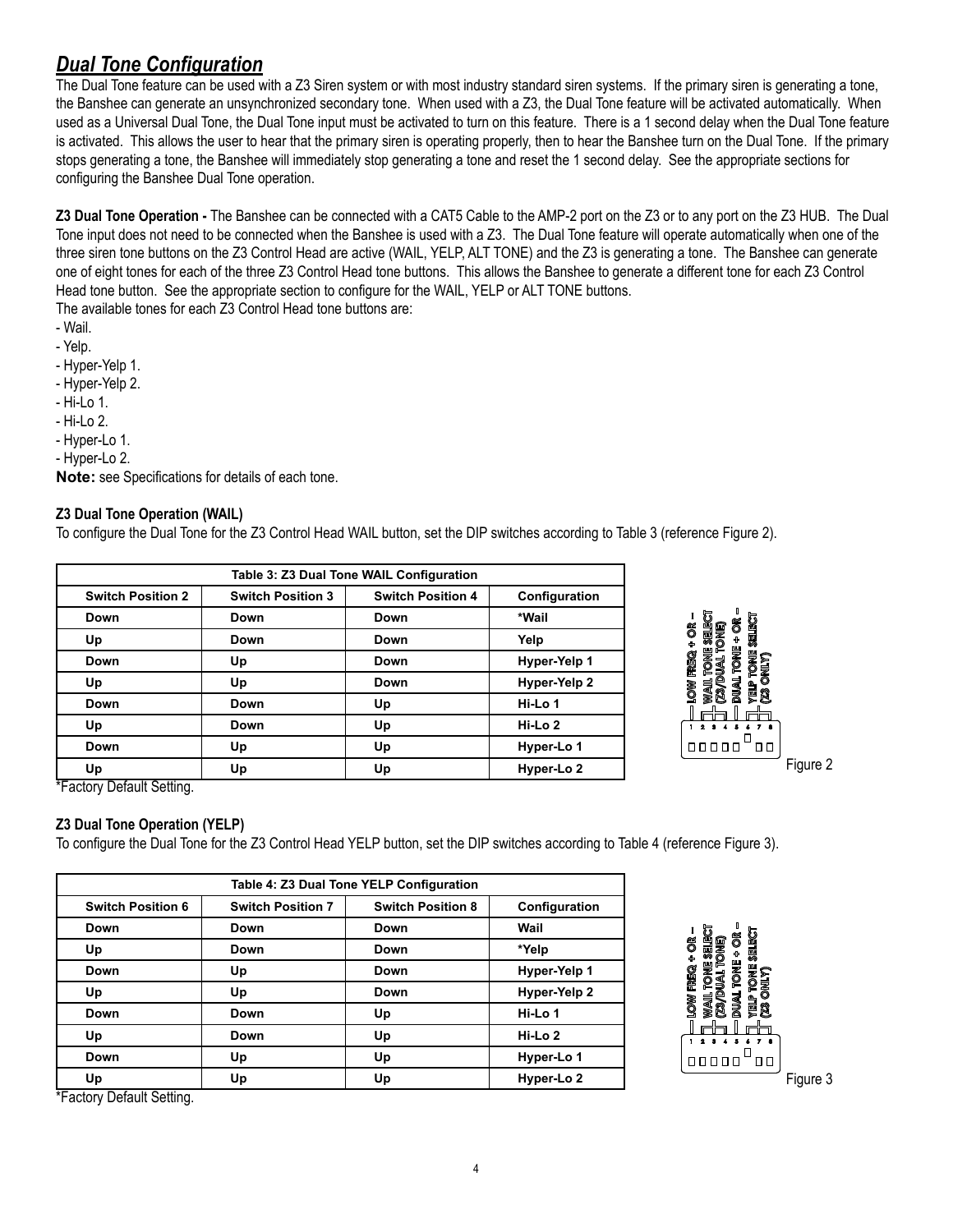#### **Z3 Dual Tone Operation (ALT TONE)**

To configure the Dual Tone for the Z3 Control Head ALT TONE button, set the DIP switches according to Table 5 (reference Figure 4).

|                          |                          | Table 5: Z3 Dual Tone ALT TONE Configuration |               |                                             |
|--------------------------|--------------------------|----------------------------------------------|---------------|---------------------------------------------|
| <b>Switch Position 2</b> | <b>Switch Position 3</b> | <b>Switch Position 4</b>                     | Configuration |                                             |
| Down                     | Down                     | Down                                         | Wail          |                                             |
| Up                       | Down                     | Down                                         | Yelp          | ON/OFF<br>TONE<br><b>DFF</b><br>SELECT<br>õ |
| Down                     | Up                       | Down                                         | Hyper-Yelp 1  | 4<br><b>MAN</b><br>ᆗ                        |
| Up                       | Up                       | Down                                         | Hyper-Yelp 2  | HORN<br>ONLY)<br>TONE<br>₽                  |
| Down                     | Down                     | Up                                           | *Hi-Lo 1      | <b>AJIR</b><br>alt<br>Cz<br><b>SSEE</b>     |
| Up                       | Down                     | Up                                           | Hi-Lo 2       | 4 5 6 7 8<br>1.2.3                          |
| Down                     | Up                       | Up                                           | Hyper-Lo 1    | "oooo<br>$\Box$ $\Box$                      |
| Up                       | Up                       | Up                                           | Hyper-Lo 2    | Figure 4                                    |

\*Factory Default Setting.

**Universal Dual Tone (non-Z3 Systems) -** The Dual Tone feature can be configured to operate with most industry standard siren systems, turning a single tone siren system into a Dual Tone system. The Dual Tone feature will only operate when the primary siren system is generating a tone. When there is a signal from a primary siren and the Dual Tone input is activated, the Banshee can generate one of eight tones. To configure the Dual Tone, set the DIP switches according to Table 6 (reference Figure 5).

| Table 6: Universal Dual Tone Configuration |                          |                          |                       |
|--------------------------------------------|--------------------------|--------------------------|-----------------------|
| <b>Switch Position 2</b>                   | <b>Switch Position 3</b> | <b>Switch Position 4</b> | Configuration         |
| Down                                       | Down                     | Down                     | *Wail                 |
| Up                                         | Down                     | Down                     | Yelp                  |
| Down                                       | Up                       | Down                     | Hyper-Yelp 1          |
| Up                                         | Up                       | Down                     | Hyper-Yelp 2          |
| Down                                       | Down                     | Up                       | Hi-Lo 1               |
| Up                                         | Down                     | Up                       | Hi-Lo 2               |
| Down                                       | Up                       | Up                       | Hyper-Lo 1            |
| Up                                         | Up                       | Up                       | Hyper-Lo <sub>2</sub> |



\*Factory Default Setting.

#### *Electronic Air Horn Configuration*

The Electronic Air Horn can be used with a primary siren or as an independent Electronic Air Horn. The Banshee does not require a signal from a primary siren to activate the Electronic Air Horn feature. The Banshee will generate the configured tone as long as the Air Horn input is activated. There are two tones that can be configured to be used with the Air Horn input:

- Electronic Air Horn.

- Yelp Stop.

To configure the Electronic Air Horn, set the DIP switch according to Table 7 (reference Figure 6).

| Table 7: Electronic Air Horn Tone Configuration |                      |  |
|-------------------------------------------------|----------------------|--|
| <b>Switch Position 8</b>                        | Configuration        |  |
| Down                                            | *Electronic Air Horn |  |
| Up                                              | <b>Yelp Stop</b>     |  |



\*Factory Default Setting.

**Note:** If the Electronic Air Horn is used in a vehicle that must be California Title 13 compliant, a relay (user supplied) must be installed so that the Air Horn input is disabled in accordance with the regulation.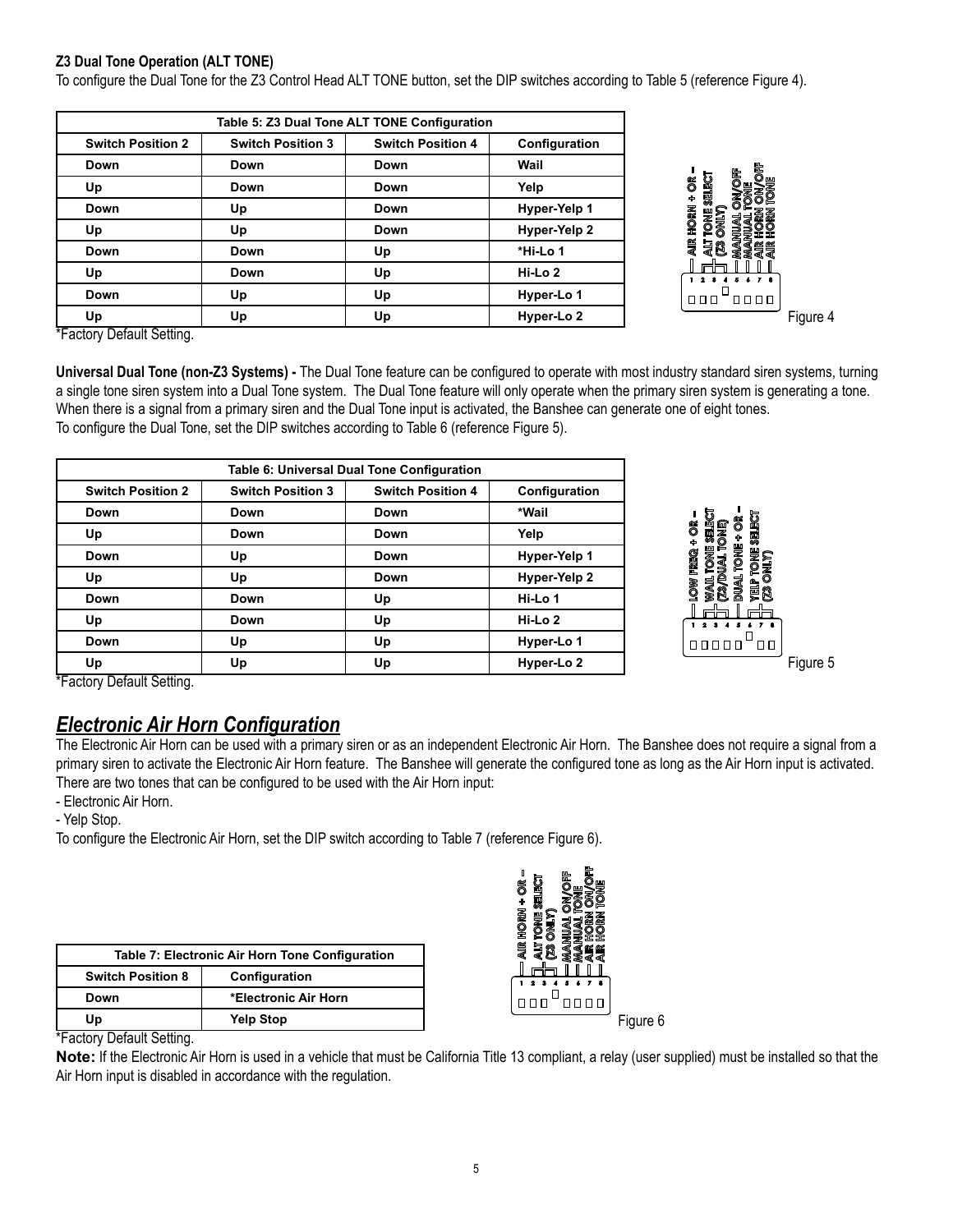#### *Input Polarity Configuration*

The Banshee has three configurable inputs (Low Frequency, Dual Tone, Air Horn). Each input can be configured for negative or positive activation. This provides for easy installation into systems that provide a ground signal or a +12VDC signal. These inputs are designed for low current activation of the Banshee features. The Banshee ships with all inputs set for positive activation. To change any input to negative activation, move the appropriate DIP switch into the 'UP' position.

For each input see the following figures: Low Frequency input - Figure 7, Position 1. Dual Tone input - Figure 7, Position 5. Air Horn input - Figure 8, Position 1.



#### *Additional Z3 Functions*

The Banshee can be configured to generate tones when the Z3 Control Head MANUAL or AIR HORN buttons are pressed. The MANUAL feature can be enabled or disabled and configured to operate the Manual Wail or Wail Stop tones. The AIR HORN feature can be enabled or disabled. When this feature is enabled, the Banshee will generate the Electronic Air Horn tone.

**Z3 MANUAL Operation -** To enable the MANUAL feature, move the appropriate DIP switch to the 'Up' position (see Figure 9, Position 5). To configure the MANUAL tone, set the DIP switch according to Table 8 (reference Figure 9).

| Table 8: Z3 MANUAL Tone Configuration |                  |  |
|---------------------------------------|------------------|--|
| <b>Switch Position 6</b>              | Configuration    |  |
| Down                                  | *Manual Wail     |  |
| Up                                    | <b>Wail Stop</b> |  |

\*Factory Default Setting.

**Z3 AIR HORN Operation -** To enable the AIR HORN feature, move the appropriate DIP switch to the 'Up' position (see Figure 9, Position 7). If this feature is enabled, the Banshee will generate the Electronic Air Horn tone when the AIR HORN button on the Z3 Control Head is pressed. **Note:** This feature should not be enabled for use in vehicles that must meet California Title 13 compliance. The Air Horn input can be used with a relay (user supplied) that will disable it in compliance with California Title 13.

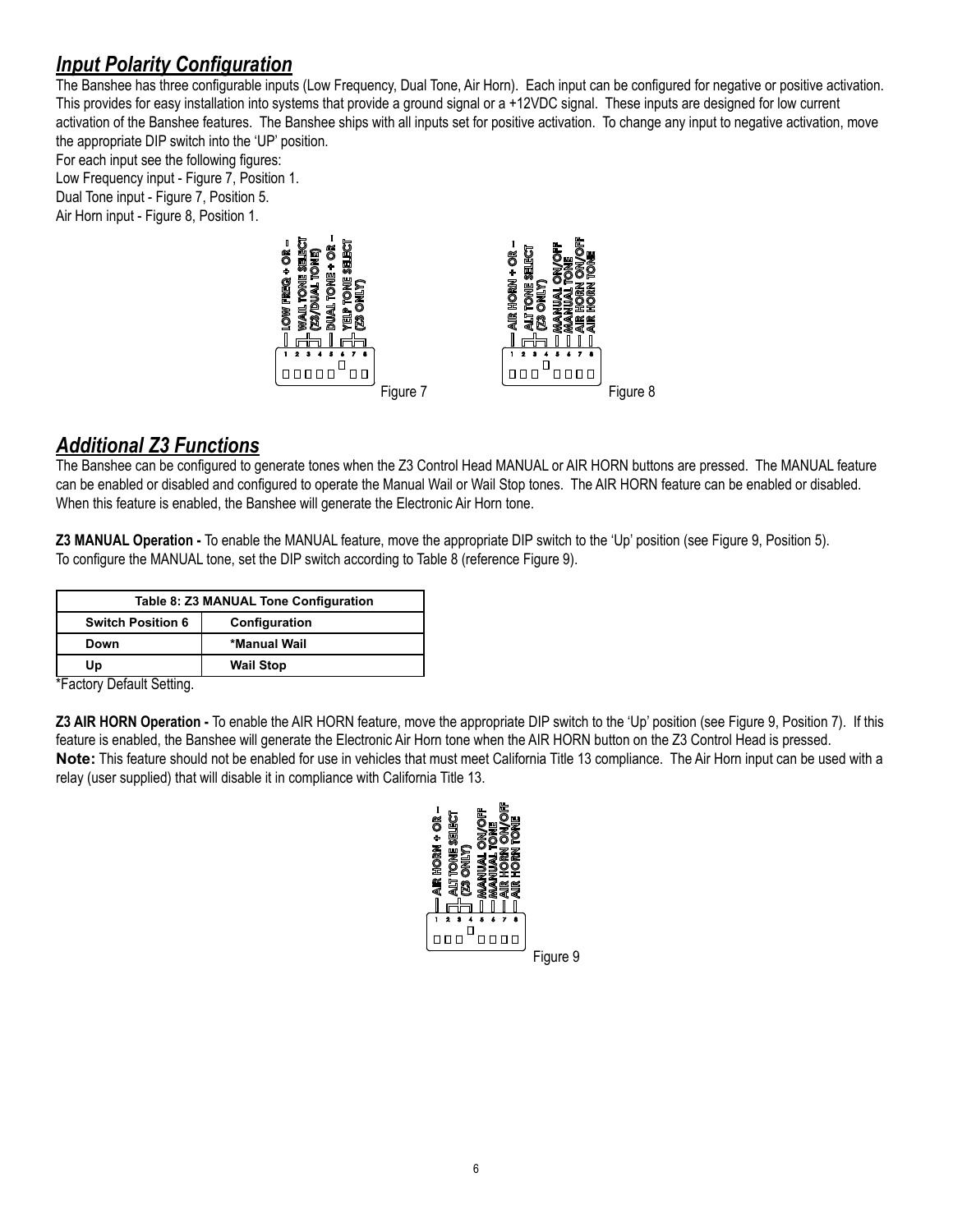### **Unpacking & Pre-installation**

After unpacking the Banshee, carefully inspect the unit and associated parts for any damage that may have been caused in transit. Report any damage to the carrier immediately.

Verify all components have been delivered. The box should contain the Banshee, the power/control harness bag (power harness and input/output harness) and the CAT5 cable.

### **Installation & Mounting**



The Banshee may be mounted in the trunk or a console near the primary siren. There are four mounting slots on the Banshee (mounting hardware not included). All connections are made on one side of the siren (see Figure 10). Mount the siren to allow for easy access to this side. All connections are made to the quick disconnect harnesses. See wiring diagram on page 9 for details.

**Note:** The safety of the vehicle occupants as well as the ease of operation and convenience to the operator should be the prime consideration when mounting the siren and controls.



All devices should be mounted in accordance with the manufacturer's instructions and securely fastened to vehicle elements of sufficient strength to withstand the forces applied to the device. Ease of operation and convenience to the operator should be the prime consideration when mounting the siren and controls. Adjust the mounting angle to allow maximum operator visibility. Do not mount the Control Head Module in a location that will obstruct the drivers view. Mount the microphone clip in a convenient location to allow the operator easy access. Devices should be mounted only in locations that conform to their SAE identification code as described in SAE Standard J1849. For example, electronics designed for interior mounting should not be placed under-hood, etc. Controls should be placed within convenient reach\* of the driver or if intended for two person operation the driver and/or passenger. In some vehicles, multiple control switches and/or using methods such as "horn ring transfer" which utilizes the vehicle horn switch to toggle between siren tones may be necessary for convenient operation from two positions.

*\*Convenient reach is defined as the ability of the operator of the siren system to manipulate the controls from their normal driving/ riding position without excessive movement away from the seat back or loss of eye contact with the roadway.*



Larger wires and tight connections will provide longer service life for components. For high current wires it is highly recommended that terminal blocks or soldered connections be used with shrink tubing to protect the connections. Do not use insulation displacement connectors (e.g. 3M® Scotchlock type connectors). Route wiring using grommets and sealant when passing through compartment walls. Minimize the number of splices to reduce voltage drop. High ambient temperatures

(e.g. under-hood) will significantly reduce the current carrying capacity of wires, fuses and circuit breakers. Use "SXL" type wire in engine compartment. All wiring should conform to the minimum wire size and other recommendations of the manufacturer and be protected from moving parts and hot surfaces. Looms, grommets, cable ties and similar installation hardware should be used to anchor and protect all wiring.

Particular attention should be paid to the location and method of making electrical connections and splices to protect these points from corrosion and loss of conductivity. Ground terminations should only be made to substantial chassis components, preferably directly to the vehicle battery.

The user should install a fuse sized to approximately 125% of the maximum Amp capacity in the supply line and each switched circuit to protect against short circuits. For example, a 30 Amp fuse should carry a maximum of 24 Amps. DO NOT USE 1/4" DIAMETER GLASS FUSES AS THEY ARE NOT SUITABLE FOR CONTINUOUS DUTY IN SIZES ABOVE 15 AMPS. Circuit breakers are very sensitive to high temperatures and will "false trip" when mounted in hot environments or operated close to their capacity. Fuses or circuit breakers should be located as close to the power takeoff points as possible and properly sized to protect the wiring and devices.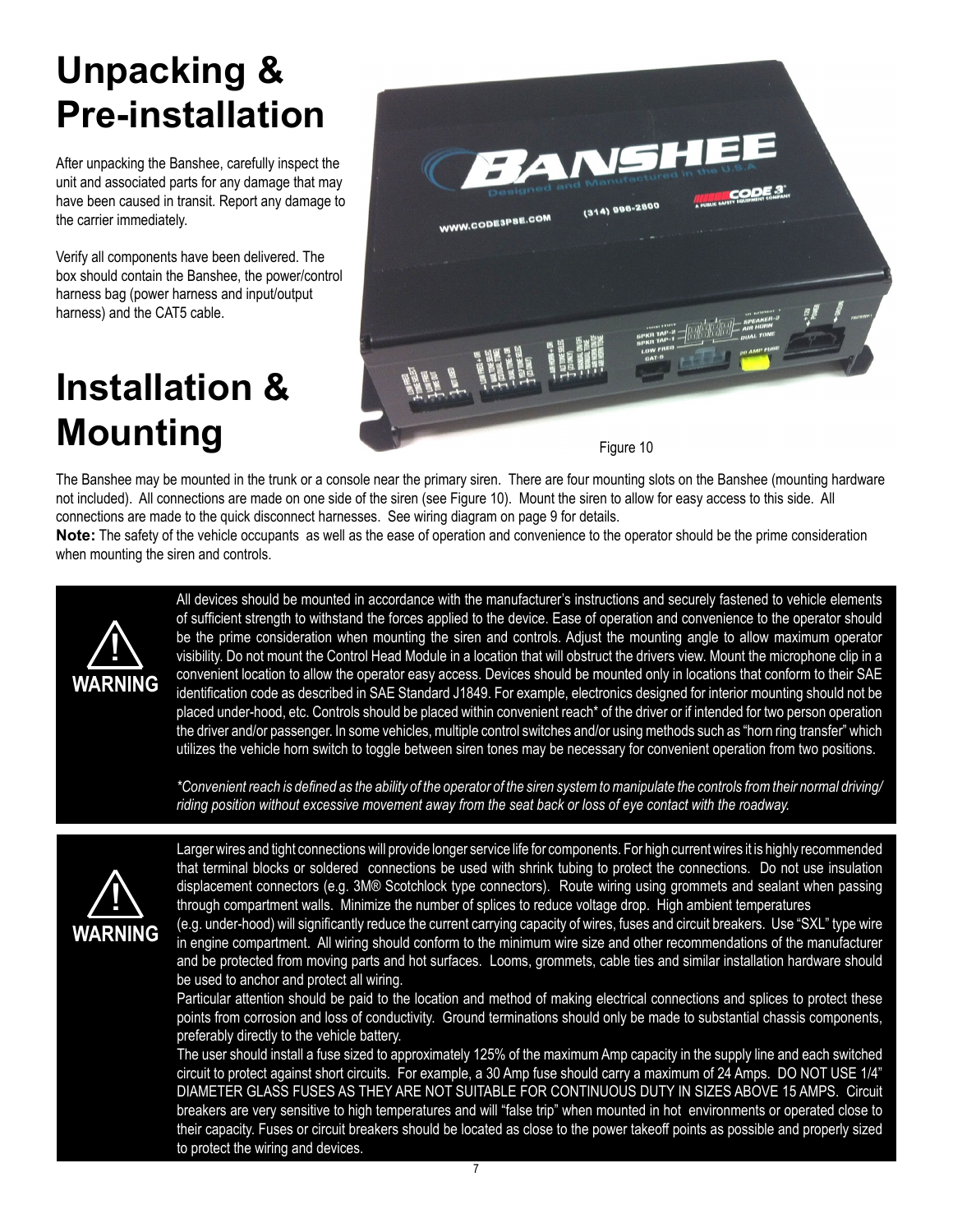#### *Power Harness Connections*

The Banshee is designed so that the main Power Harness can be connected to the vehicle battery at all times. The siren will enter into a low current standby mode when none of the inputs are activated. Connect the BLACK ground wire to the negative terminal of the battery. Use the appropriate wire gauge rated at 125% of the current required to operate the Banshee (see Specifications for current draw). Connect the RED power wire through a fuse to the positive terminal of the battery. Use the appropriate wire gauge and fuse rated at 125% of the current required to operate the Banshee (see Specifications for current draw). The fuse should be located as close as possible to the vehicle battery to protect the wiring. See wiring diagram on page 9 for details.

#### *Input/Output Harness Connections*

Each wire in the Input/Output Harness is marked to identify the wire function.

- The Air Horn input will activate either the Electronic Air Horn tone or the Yelp Stop tone as long as the input is turned on. This input does not require a signal from the primary siren in order to generate a tone.
- The Low Frequency input will activate one of the Low Frequency tones or the CommandAlert tone. The Low Frequency tones will operate for the time configured by the Time-Out DIP switches. The CommandAlert tone will override the Time-Out configuration and operate as long as the Low Frequency input is turned on.
- The Dual Tone input will activate the configured tone as long as the input is turned on.
- The Low Frequency and Dual Tone inputs require a signal from the primary siren in order to operate. If there is no signal from the primary siren these inputs will not generate any tones.
- The three tone inputs work on a priority system. The Air Horn input has the first priority and will override the other two inputs. The Low Frequency has the second priority and will override the Dual Tone input. The Dual Tone input has the lowest priority.

IGN - Ignition wire. Connect to a +12VDC signal that is active when the vehicle ignition is on. This input will cause the Banshee to leave the low current standby mode when connected to +12VDC. No other inputs will operate until this input is activated.

**Note:** If the Banshee is connected to a Z3 using the CAT5 cable, this wire does not have to be connected. The Banshee will get an ignition signal from the Z3.

LOWFREQ - Low Frequency input. Connect to a momentary switch (e.g., Vehicle Horn Ring). Make sure the DIP switch is set to match the switch polarity. This input will cause the Banshee to generate the configured Low Frequency tone. Connect to a toggle On/Off switch if the Low Frequency input is configured for the CommandAlert tone.

D-TONE - Dual Tone input. Connect to a toggle On/Off switch. Make sure the DIP switch is set to match the switch polarity. This input will cause the Banshee to generate the configured Dual Tone as long as the toggle switch is in the 'On' position. **Note:** If the Banshee is connected to a Z3 using the CAT5 cable, this wire does not have to be connected. The Z3 will send commands to automatically activate the Dual Tone mode.

AIRHORN - Electronic Air Horn input. Connect to a momentary switch (e.g., Remote Foot Switch). Make sure DIP switch is set to match the switch polarity. This input will cause the Banshee to generate the configured Air Horn tone.

SPKTAP1 - Speaker Tap 1 input. Connect to terminal one of the primary siren speaker output.

SPKTAP2 - Speaker Tap 2 input. Connect to terminal two of the primary siren speaker output.

**Note:** The Speaker Tap wires are used to monitor the primary siren tone signal. Failure to connect these wires will disable the Low Frequency and Dual Tone modes.

SPKR 1 - Speaker 1 output. Connect to terminal one on the Banshee speaker.

SPKR 2 - Speaker 2 output. Connect to terminal two on the Banshee speaker.

The Banshee is designed to operate a single 100W speaker or two 100W speakers connected in parallel.

**Note:** If the Banshee will be used to generate Low Frequency tones, a Code 3® approved speaker must be used. Using a non-approved speaker may reduce performance or possibly damage the speaker.

See wiring diagram on page 9 for details.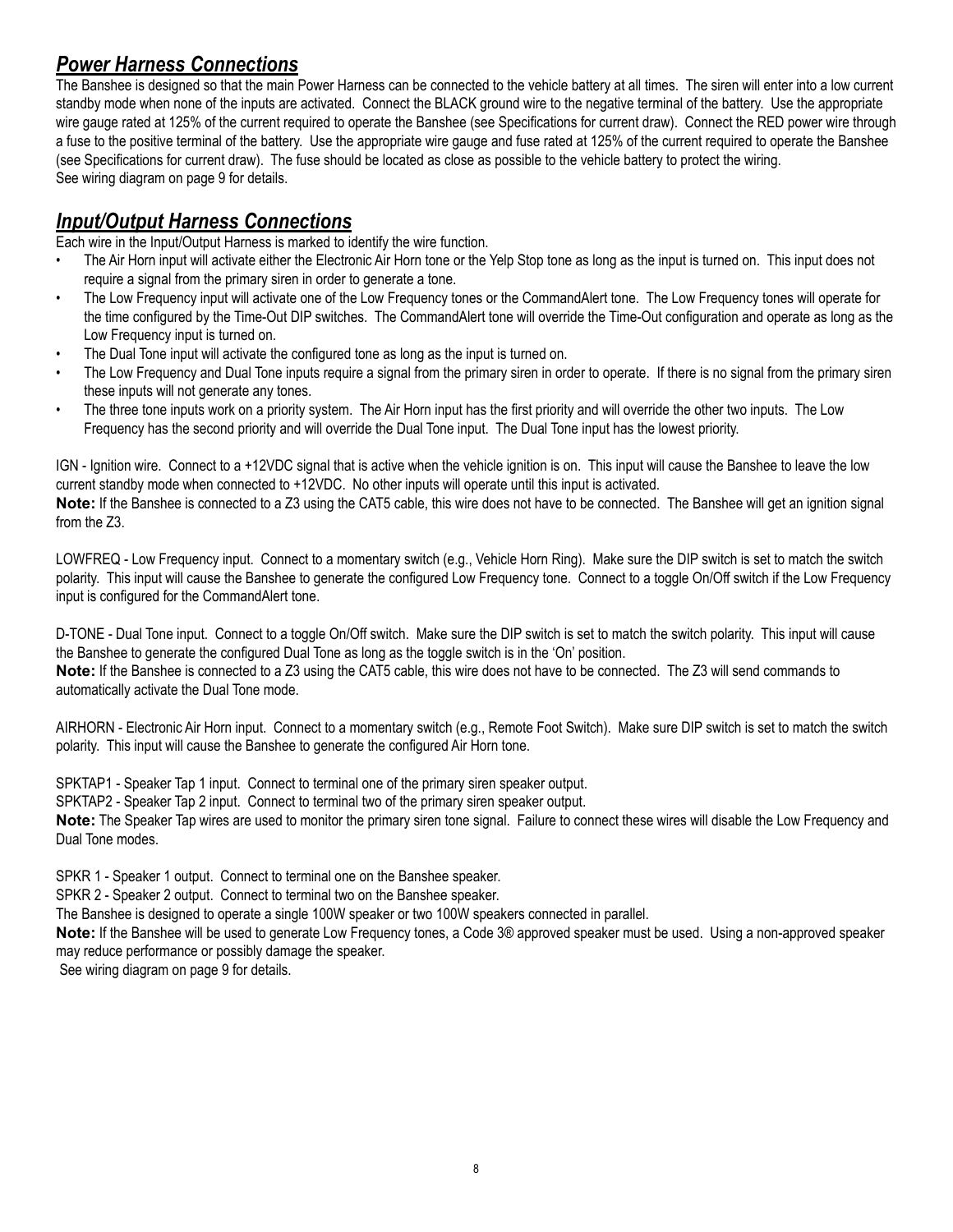**Banshee Siren Wiring Diagram Banshee Siren Wiring Diagram**



9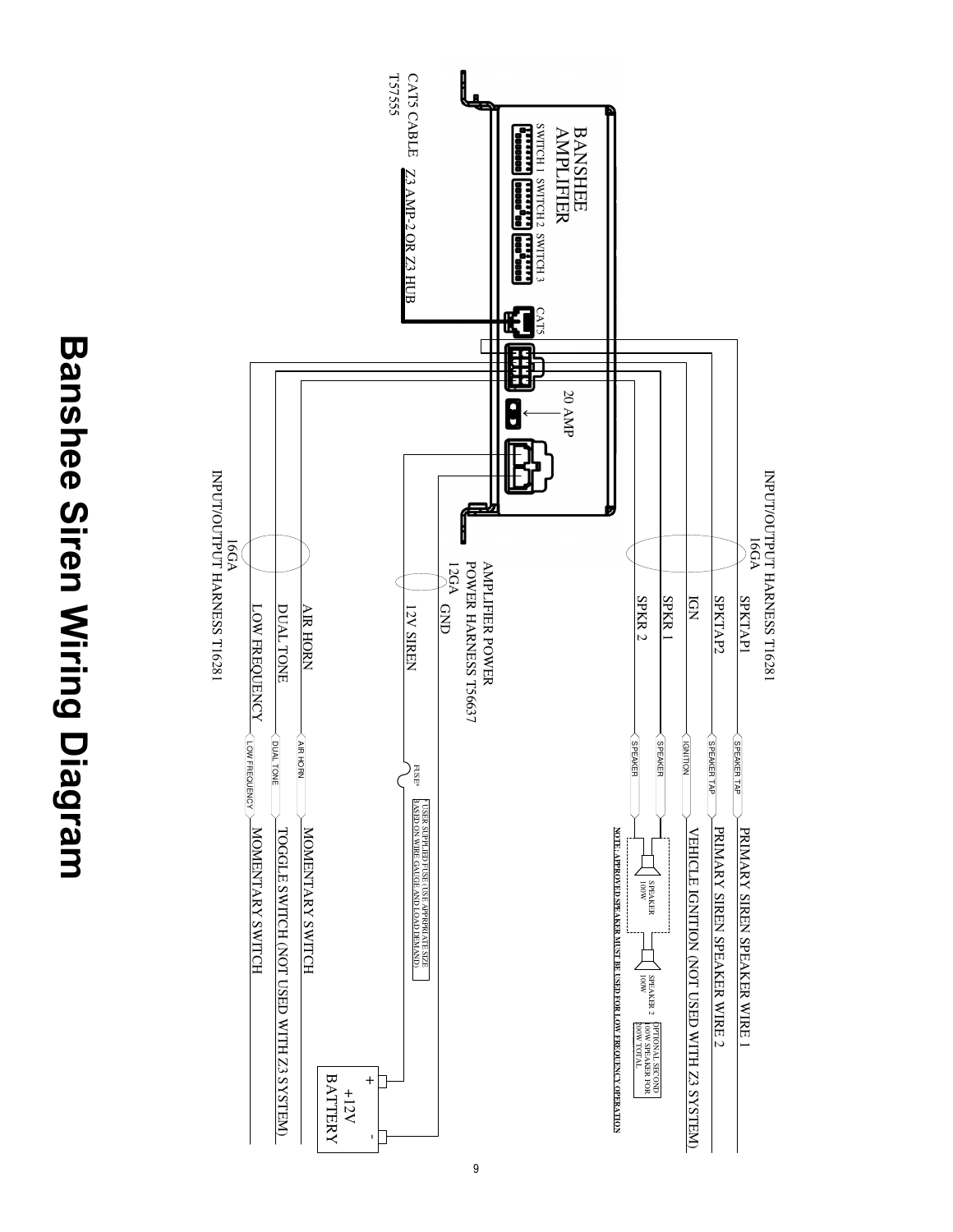### **Specifications**

| Input Voltage          | 10 to 16 VDC, negative ground (earth)<br>Note: Operation of 12V units above 15 VDC for an extended period of time may result in speaker damage.                                                                                                                                                                                                                                                                                                                                                                                                                                                                                                                                                                                                                                                                                                                                                                                                                    |
|------------------------|--------------------------------------------------------------------------------------------------------------------------------------------------------------------------------------------------------------------------------------------------------------------------------------------------------------------------------------------------------------------------------------------------------------------------------------------------------------------------------------------------------------------------------------------------------------------------------------------------------------------------------------------------------------------------------------------------------------------------------------------------------------------------------------------------------------------------------------------------------------------------------------------------------------------------------------------------------------------|
|                        | Operating Current 100W: 8 Amps @ 13.6V with 11-ohm load (100 Watt Speaker)<br>200W: 14 Amps @ 13.6V with 5.5-ohm load (2-100 Watt Speakers)                                                                                                                                                                                                                                                                                                                                                                                                                                                                                                                                                                                                                                                                                                                                                                                                                        |
| <b>Standby Current</b> | Ignition On < 10mA (no other inputs activated)<br>Ignition Off < 1mA                                                                                                                                                                                                                                                                                                                                                                                                                                                                                                                                                                                                                                                                                                                                                                                                                                                                                               |
| Cycle Rate             | Wail - 12 cycles/minute (675 to 1700Hz)<br>Yelp - 194 cycles/minute (675 to 1700Hz)<br>Hyper-Yelp 1 - 390 cycles/minute (675 to 1700Hz)<br>Hyper-Yelp 2 - 260 cycles/minute (675 to 1700Hz)<br>Hi-Lo 1 - 48 cycles/minute (Alternating 833Hz and 1250Hz)<br>Hi-Lo 2 - 40 cycles/minute (Alternating 714Hz and 1000Hz)<br>Hyper-Lo 1 - 96 cycles/minute (Alternating 833Hz and 1250Hz)<br>Hyper-Lo 2 - 80 cycles/minute (Alternating 714Hz and 1000Hz)<br>CommandAlert - 118 cycles/minute (476 to 1000Hz)<br>Low Frequency Yelp - 157 cycles/minute (303 to 556Hz)<br>Low Frequency Wail - 12 cycles/minute (303 to 476Hz)<br><b>Note:</b> The Synchronized 1/2 Frequency tone will operate at 1/2 of the frequency of the primary siren. It will clamp the<br>minimum frequency at 303Hz if the primary siren frequency is too low. When used with most industry standard sirens,<br>the Synchronized 1/2 Frequency should operate at approximately 350 to 850Hz. |
| <b>Voltage Output</b>  | $~\sim$ 66 Vpp                                                                                                                                                                                                                                                                                                                                                                                                                                                                                                                                                                                                                                                                                                                                                                                                                                                                                                                                                     |
| Weight:                | 3.2 lbs (1.4 Kg)                                                                                                                                                                                                                                                                                                                                                                                                                                                                                                                                                                                                                                                                                                                                                                                                                                                                                                                                                   |
| Size:                  | 8.5"L x 5.7"W x 2.8"H                                                                                                                                                                                                                                                                                                                                                                                                                                                                                                                                                                                                                                                                                                                                                                                                                                                                                                                                              |
| Temperature:           | -22F thru +149F (-30C thru +65C) SAE Equipment Type EVS1                                                                                                                                                                                                                                                                                                                                                                                                                                                                                                                                                                                                                                                                                                                                                                                                                                                                                                           |

### **Banshee Siren System - Parts List**

| Ref No. | <b>Description</b>       | Part No. | <u>Qty.</u> |
|---------|--------------------------|----------|-------------|
|         | <b>Banshee Amplifier</b> | T54124   |             |
|         | Power Harness            | T56637   |             |
| 3       | Input/Output Harness     | T16281   |             |
| 4       | CAT5 Cable, 10FT         | T57555   |             |
| 5       | Install Manual           | T16282   |             |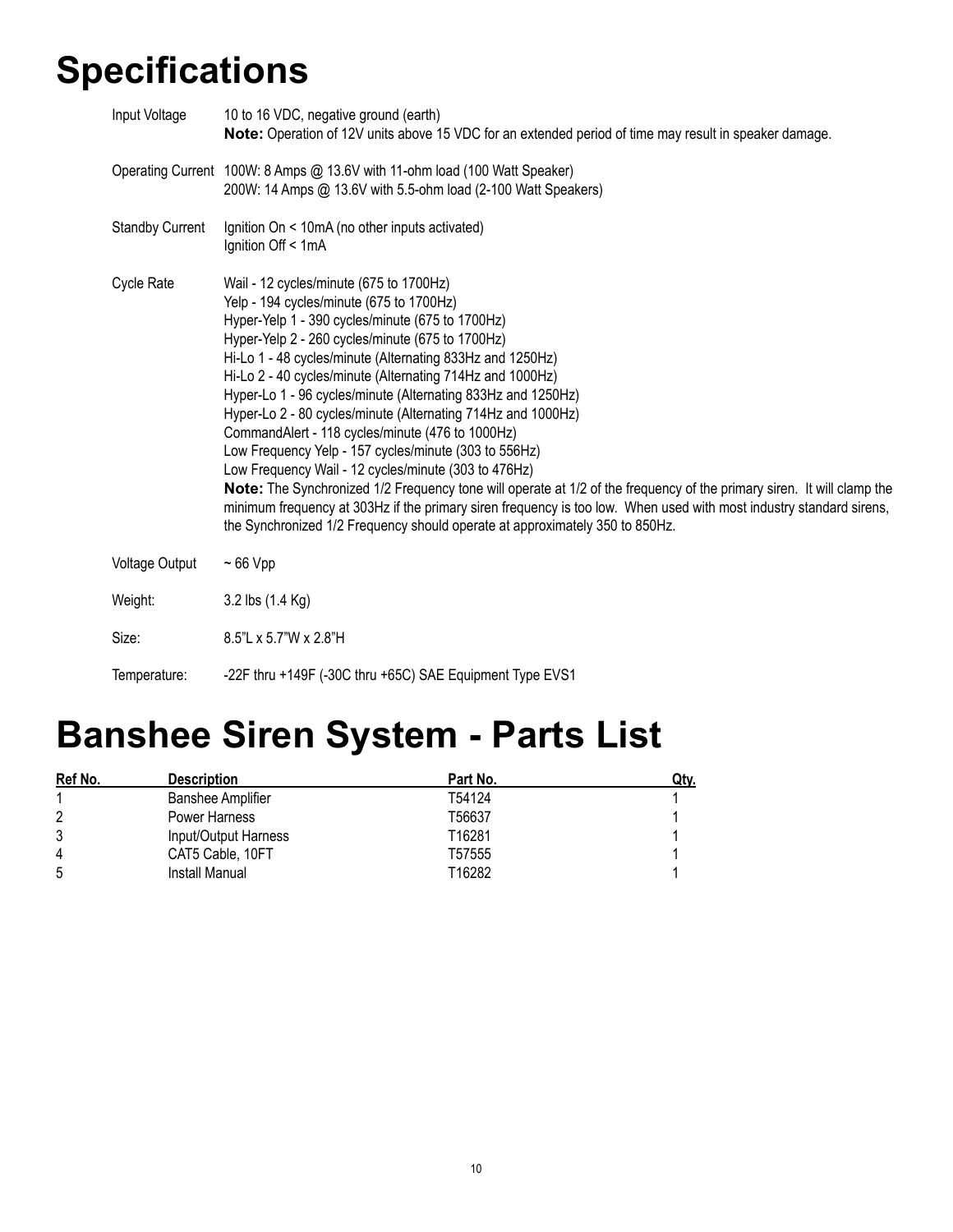### **Troubleshooting**

| (Refer to wiring diagram on page 9.)                                                                  |                                                                                                                              |                                                                                                           |  |  |
|-------------------------------------------------------------------------------------------------------|------------------------------------------------------------------------------------------------------------------------------|-----------------------------------------------------------------------------------------------------------|--|--|
| <b>PROBLEM</b>                                                                                        | <b>PROBABLE CAUSE</b>                                                                                                        | <b>REMEDY</b>                                                                                             |  |  |
| NO SIREN OUTPUT                                                                                       | A. NO PRIMARY SIREN SIGNAL                                                                                                   | A. CHECK WIRING AND VERIFY PRIMARY<br>SIREN OPERATION                                                     |  |  |
|                                                                                                       | <b>B. BLOWN FUSE OR NO POWER</b><br>C. SHORTED SPEAKER OR SPEAKER                                                            | <b>B. CHECK FUSE AND POWER WIRING</b><br>C. CHECK SPEAKER AND WIRING                                      |  |  |
|                                                                                                       | WIRES.<br><b>D. NO INPUT SIGNAL</b>                                                                                          | D. CHECK WIRING AND DIP SWITCH<br><b>SETTINGS</b>                                                         |  |  |
|                                                                                                       | E. LOW VOLTAGE TO SIREN AMPLIFIER<br>(< 10VDC AT BANSHEE POWER PORT)                                                         | E. CHECK WIRING AND VERIFY VEHICLE<br><b>VOLTAGE</b>                                                      |  |  |
| EXTERNAL 20A FUSE BLOWS                                                                               | A. AMPLIFIER POWER WIRES REVERSED<br><b>POLARITY</b>                                                                         | A. CHECK POLARITY                                                                                         |  |  |
| NO OUTPUT FROM SPEAKER, BUT TONES<br><b>HEARD INSIDE AMPLIFIER</b>                                    | A. SPEAKER NOT CONNECTED / OPEN<br><b>CIRCUIT IN SPEAKER WIRING</b>                                                          | A. CHECK SPEAKER WIRING                                                                                   |  |  |
|                                                                                                       | <b>B. DEFECTIVE SPEAKERS</b>                                                                                                 | <b>B. REPLACE SPEAKER(S)</b>                                                                              |  |  |
| SIREN TONES VOLUME TOO LOW /<br><b>GARBLED</b>                                                        | A. HIGH RESISTANCE IN WIRING /<br><b>DEFECTIVE SPEAKER</b><br><b>B. SPEAKERS PHASED IMPROPERLY</b><br>(200W)                 | A. CHECK SPEAKER(S) WIRING / REPLACE<br>SPEAKER(S).<br>C. CHECK SPEAKER WIRING TO BOTH<br><b>SPEAKERS</b> |  |  |
| <b>HIGH RATE OF SPEAKER FAILURE</b>                                                                   | A. HIGH VOLTAGE TO SIREN<br>B. NON CODE 3 APPROVED SPEAKER<br>CONNECTED (LOW FREQUENCY)<br>C. NON 100 WATT SPEAKER CONNECTED | A. CHECK VEHICLE CHARGING SYSTEM<br><b>B. USE CORRECT SPEAKER</b><br>C. USE CORRECT SPEAKER               |  |  |
| SIREN SOUNDS BY ITSELF                                                                                | A. INPUT SHORTING TO POSITIVE OR TO<br><b>GROUND</b>                                                                         | A. CHECK WIRING FOR SHORTS                                                                                |  |  |
| SIREN RUNS PROPERLY BUT SHUTS<br>DOWN WHILE RUNNING, THEN STARTS<br>RUNNING AGAIN AFTER A FEW MINUTES | A. VEHICLE CIRCUIT BREAKERS<br>NOT RATED PROPERLY AND ARE<br>OVERHEATING, OR ARE NOT<br><b>FUNCTIONING PROPERLY</b>          | A. USE A BREAKER RATED AT 1.25 TIMES<br>THE AMPERAGE OF THE EXPECTED LOAD<br><b>CURRENT</b>               |  |  |